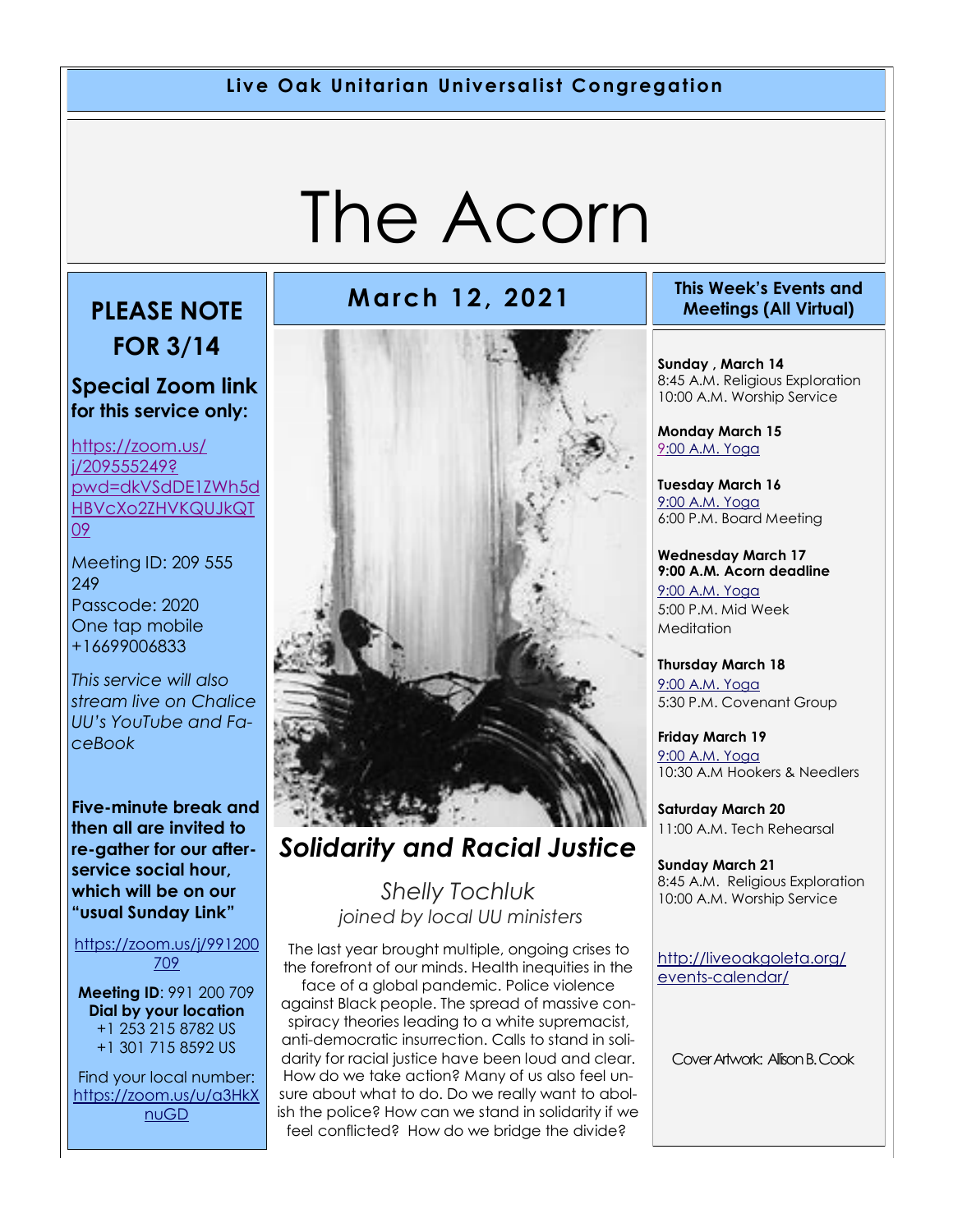### **Worship Service 03.14.21**

#### **Live Oak Unitarian Universalist Congregation of Goleta March 14, 2021**

#### *Solidary and Racial Justice*

#### **Worship Service by Shelly Tochluk, joined by local UU ministers**

The last year brought multiple, ongoing crises to the forefront of our minds. Health inequities in the face of a global pandemic. Police violence against Black people. The spread of massive conspiracy theories leading to a white supremacist, anti-democratic insurrection. Calls to stand in solidarity for racial justice have been loud and clear. How do we take action? Many of us also feel unsure about what to do. Do we really want to abolish the police? How can we stand in solidarity if we feel conflicted? How do we bridge the divide? Join us this Sunday for this challenging and critical conversation.

#### **NOTE:**

#### **Special Zoom link for this service only (Mar.14):**

<https://zoom.us/j/209555249?pwd=dkVSdDE1ZWh5dHBVcXo2ZHVKQUJkQT09>

**Meeting ID**: 209 555 249 Passcode: 2020 One tap mobile +16699006833

*This service will also stream live on Chalice UU's YouTube and FaceBook*

*Five-minute break and then all are invited to re-gather for our after-service social hour. Please log into our regular Sunday link for Live Oak after-service social hour.*

*Hope to see you there!!*



#### **Our usual Sunday Link for Social Hour Mar. 14**

<https://zoom.us/j/991200709>

**Meeting ID**: 991 200 709

**Dial by your location** 

+1 253 215 8782 US

+1 301 715 8592 US

Find your local number: <https://zoom.us/u/a3HkXnuGD>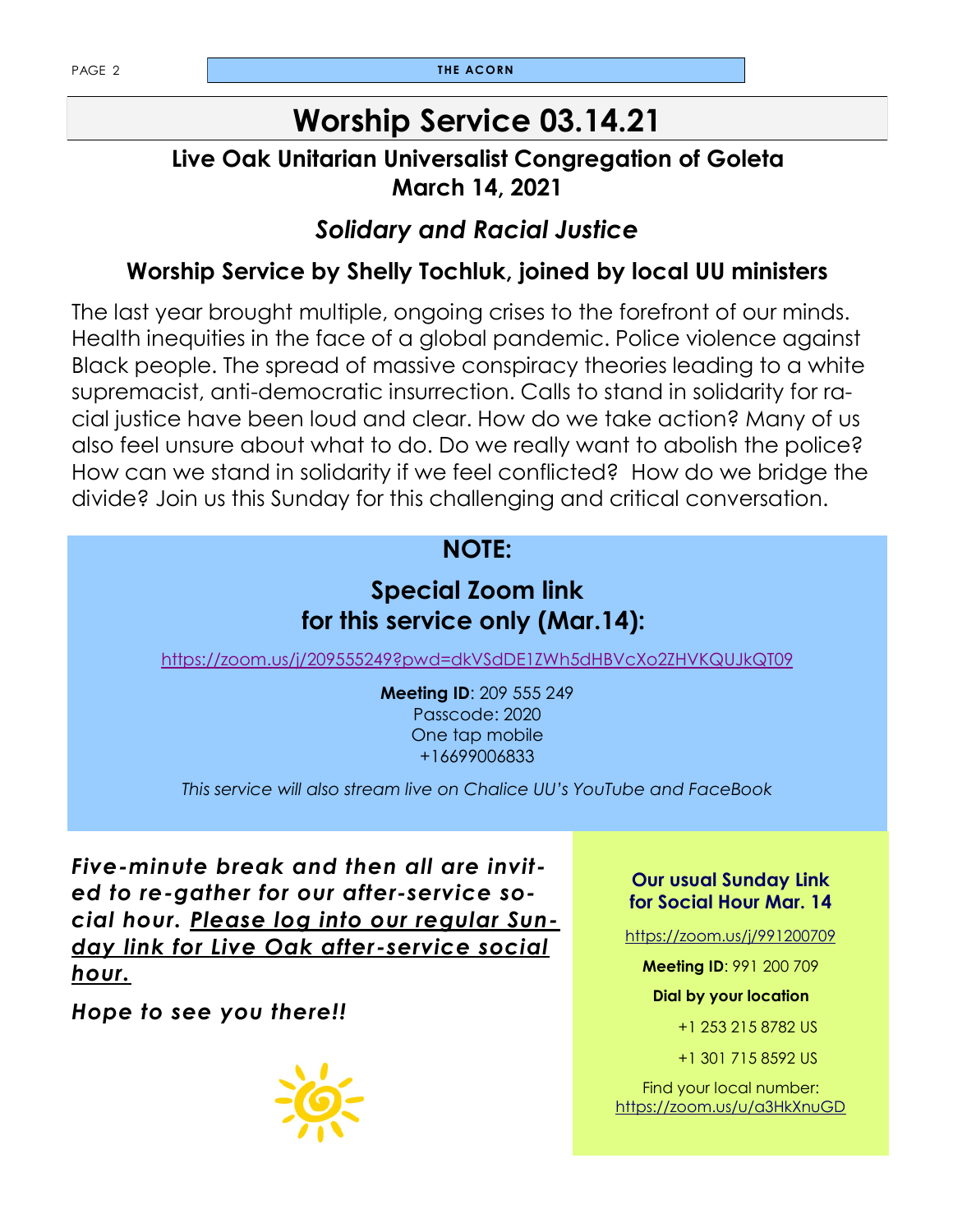#### **THE ACORN** PAGE 3



**Chalice is excited to invite California Central Coast cluster Unitarian Universalist Congregations to join us for a four-part online workshop series**

### **Witnessing Whiteness: The Need to Talk About Race and How to Do It**

with

Shelly Tochluk, Ph.D. Thursdays, April  $1^\text{st}$ ,  $8^\text{th}$ ,  $15^\text{th}$  and  $22^\text{nd}$  - 7:00-8:30 p.m.



This interactive workshop series will offer foundational grounding and skills-building practice opportunities for engaging in challenging conversations about race.

#### **4/1** -**Foundations**

**\***Know Thyself: Self-assessment and framework for engaging with other white people about racism

**\***Context Analysis: Critical awareness when engaging across race

#### **4/8** -**Becoming a Bridge**

 **\***Developing "bothand" thinking as a tool **\***The RACE Method, from the White Ally Toolkit

#### **4/15-Engaging in Difficult Conversations**

 **\***Strategies for effective engagement with family, friends, and coworkers

#### **4/22-Developing our Emotional Capacity to Engage**

 **\***Reducing Ego, Listening to the Radical

**Shelly Tochluk**, Ph.D., author of *Witnessing Whiteness,* is an educator with a background in psychology who spent years as a researcher, counselor, and teacher in California's public schools. Dr. Tochluk works with AWARE-LA (Alliance of White Anti-Racists Everywhere-Los Angeles) and trains teachers as a Professor of Education at Mount Saint Mary's University-Los Angeles.

This workshop series is being offered to California Unitarian Universalist congregation members and friends committed to dismantling racism.

To help defray costs, a total donation of \$20 per household is requested.

However, no one will be turned away for lack of funds. Maximum participants: 200.

**Please register in advance here:** http://bit.ly/WitnessingWhitenessWorkshopSeriesChaliceUU

Our Chalice mission: *To nurture spiritually courageous people who transform the world through justice and compassion.*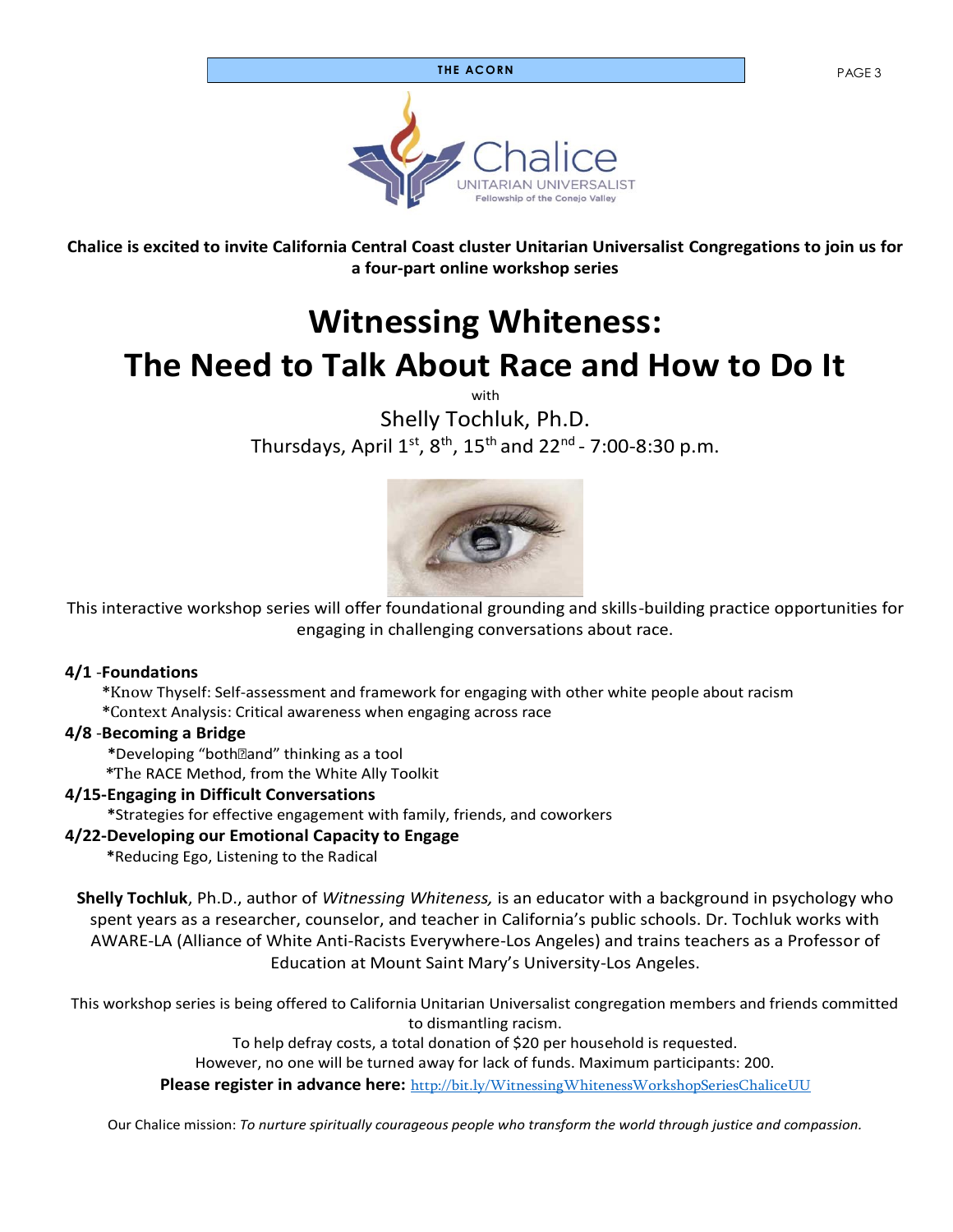### **Upcoming Services**

#### **March 21** *Claiming Your Power* **Rev. Tamara Casanova Suzuki**

Lao Tzu has written: "Knowing others is intelligence; knowing yourself is true wisdom. Mastering others is strength; mastering yourself is true power." Today we spend a bit of time considering the role of power, in its many forms, in our lives.

### **Mid-Week Meditation and Sharing continues!**

We will continue to meet virtually for our Mid-Week Meditation and Sharing gatherings. Please join us every Wednesday at 5:00. Link is in the Acorn or on the home-page of the Live Oak website.

> **Join Zoom Meeting—Meeting ID**: 592 669 597 <https://zoom.us/j/592669597>

**Dial by your location** +1 253 215 8782 US +1 301 715 8592 US

### **Social Justice Upcoming Activities 03.14.21**

**March 11-14** – Love Your Neighbor Weekend, sponsored by the Interfaith Sanctuary Alliance.

**March 13, Saturday, 7-8:30**, Zoom documentary **film on Immigrants' Rights** and a discussion with local providers. RSVP at: [https:isasbmovienight.eventbrite.com](https://isasbmovienight.eventbrite.com)

Read: [https://www.whitehouse.gov/briefing-room/statements-releases/2021/01/20/fact](https://www.whitehouse.gov/briefing-room/statements-releases/2021/01/20/fact-sheet-president-biden-sends-immigration-bill-to-congress-as-part-of-his-commitment-to-modernize-our-immigration-system/?eType=EmailBlastContent&eId=106a35a7-7899-45c1-bdd0-2c85934825)[sheet-president-biden-sends-immigration-bill-to-congress-as-part-of-his-commitment-to](https://www.whitehouse.gov/briefing-room/statements-releases/2021/01/20/fact-sheet-president-biden-sends-immigration-bill-to-congress-as-part-of-his-commitment-to-modernize-our-immigration-system/?eType=EmailBlastContent&eId=106a35a7-7899-45c1-bdd0-2c85934825)[modernize-our-immigration-system/?eType=EmailBlastContent&eId=106a35a7-7899-](https://www.whitehouse.gov/briefing-room/statements-releases/2021/01/20/fact-sheet-president-biden-sends-immigration-bill-to-congress-as-part-of-his-commitment-to-modernize-our-immigration-system/?eType=EmailBlastContent&eId=106a35a7-7899-45c1-bdd0-2c85934825) [45c1-bdd0-2c8593482543](https://www.whitehouse.gov/briefing-room/statements-releases/2021/01/20/fact-sheet-president-biden-sends-immigration-bill-to-congress-as-part-of-his-commitment-to-modernize-our-immigration-system/?eType=EmailBlastContent&eId=106a35a7-7899-45c1-bdd0-2c85934825)

**March 24, Wednesday 4:30-6 PDT**, UU National Social Justice Webinar on history of Immigration Policy, and sharing their current priorities.

[https://uusj.salsalabs.org/HistoryofImmigration/index.html?eType=EmailBlastContent&eId](https://uusj.salsalabs.org/HistoryofImmigration/index.html?eType=EmailBlastContent&eId=106a35a7-7899-45c1-bdd0-2c8593482543) [=106a35a7-7899-45c1-bdd0-2c8593482543](https://uusj.salsalabs.org/HistoryofImmigration/index.html?eType=EmailBlastContent&eId=106a35a7-7899-45c1-bdd0-2c8593482543)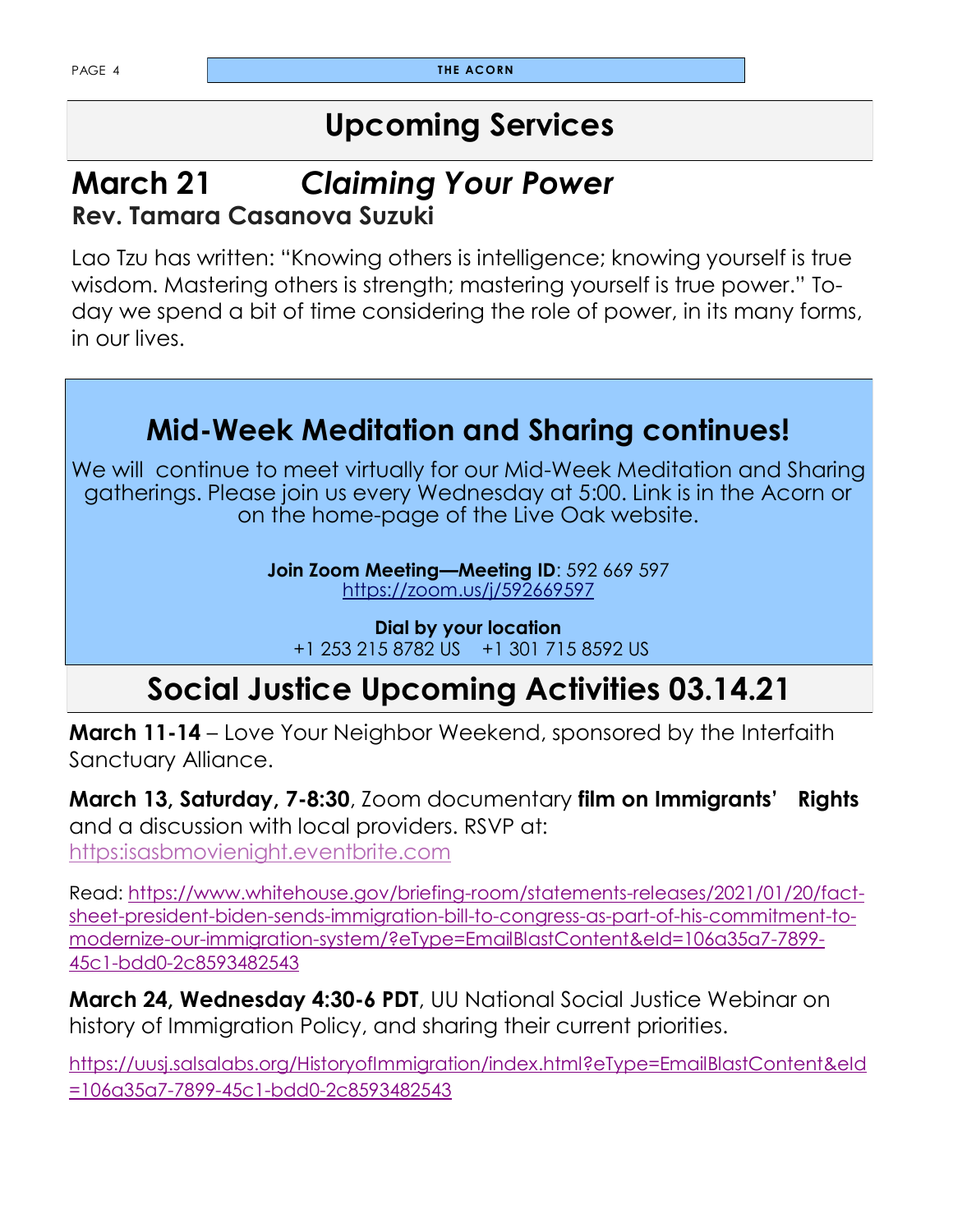### **Religious Exploration 03.14.21**

Seems like "thank you" is the word of every day right now to Krystal McCauley, for being the point person for Live Oak technology, and in our case, getting this Minecraft/ChUUrchcraft curriculum off the ground. It simply would not be happening without her, so especially to the 8 kids who are signed up for for this, don't be afraid to let her know how much you personally appreciate her time and energy.

THIS SUNDAY we will again start in ZOOM of course. Kudos to the busy bees for getting a HUGEEE start on the Interfaith Temple. We will most likely finish the temple and start on the individual religions alter rooms. We will again start at 8:45 AM on Sunday to have maximum time.

Inside the Interfaith Temple, there are a number of rooms designated for six of the world's major religions. These religions are Buddhism, Hinduism, Christianity, Islam, Judaism, and of course Unitarian Universalism. *This Sunday, please have each "Crafter" think about which of these six religions they would like to "declare" to*  **decorate their Interfaith room and start on their Temple someplace nearby.** Look at the video below from a congregation in Virginia for some inspiration,

\*If you have not been on the USSB server or whitelisted, contact Steven at [dreste](mailto:dresteven@liveoakgoleta.org)[ven@liveoakgoleta.org](mailto:dresteven@liveoakgoleta.org) if you are interested in coming this Sunday. You will not be able to get in and participate if this is not done in advance and we cannot do it Sunday morning.

We will meet Sunday on our usual zoom link.

This is a link to a ChUUrchcraft virtual world a congregation in Virginia built. It's very very cool if one were asking me… check it out it's a little over 15 minutes.

[YXvW1wqHQhU](https://www.youtube.com/watch?v=YXvW1wqHQhU)

#### **WHOLE KIDS FOUNDATION**

Parents/Teachers: Check out this website for potential \$3K grant on schools or non-profits offering garden experience to 10+ kids.

[Whole Kids Foundation | Garden Grant Program](https://www.wholekidsfoundation.org/programs/school-gardens-grant)



**Live Oak Religious Exploration** 

**Time: March 14, 2020 8:30 AM log in 8:45 AM start**

**Join Zoom Meeting [https://zoom.us/j/99543805](https://zoom.us/j/9954380524?pwd=UzZORVVKbnhBamtqT2craHE0Y255UT09) [24?pwd=UzZORVVKbnhBa](https://zoom.us/j/9954380524?pwd=UzZORVVKbnhBamtqT2craHE0Y255UT09) [mtqT2craHE0Y255UT09](https://zoom.us/j/9954380524?pwd=UzZORVVKbnhBamtqT2craHE0Y255UT09)**

**Meeting ID: 995 438 0524 Password: 007564**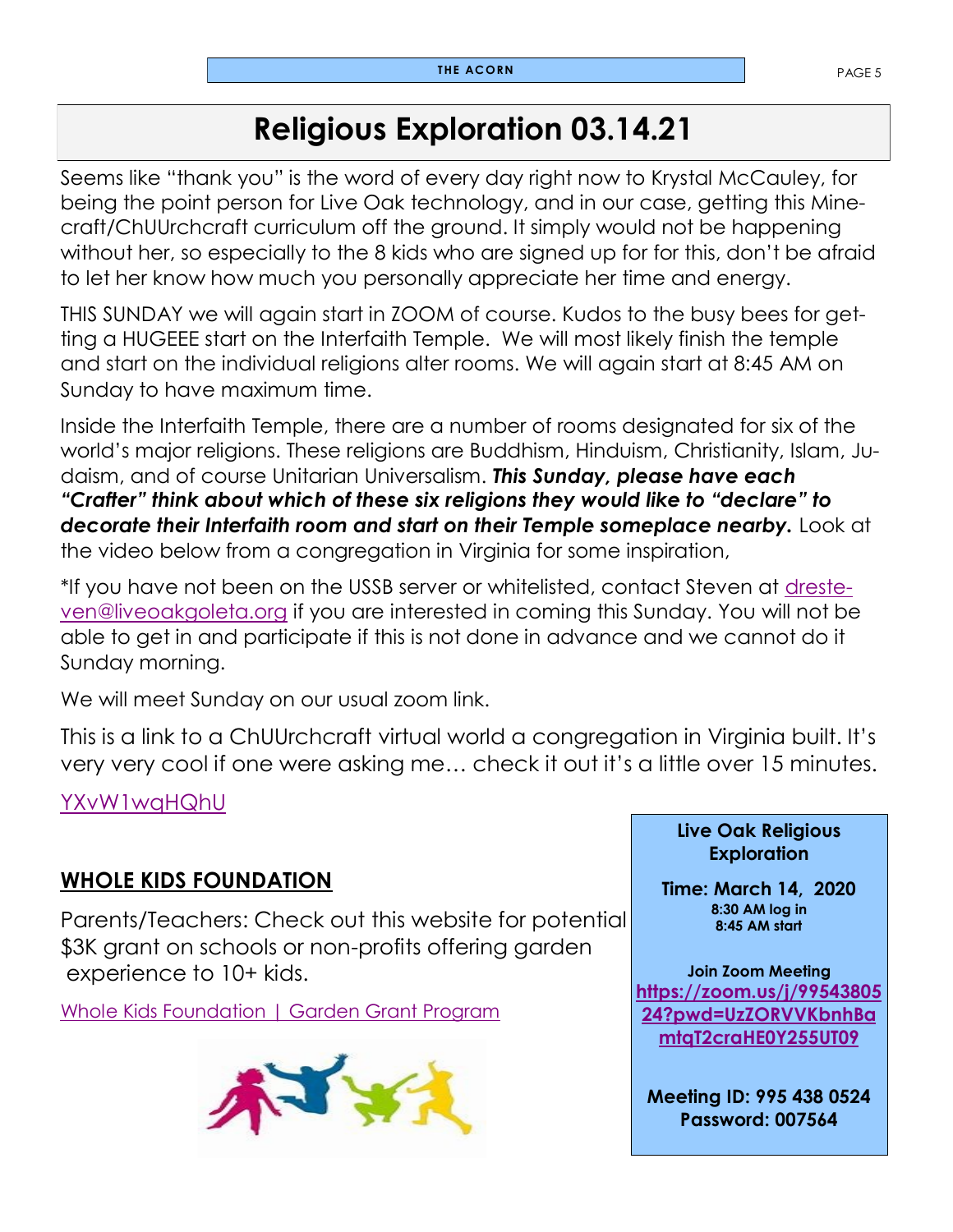PAGE 6 **THE ACORN** 

### **COVID-19 Vaccination Update**

COVID-19 Vaccination Update (3/9/21)

After the big changes we saw last week (new vaccine approved, new groups of people eligible to receive COVID-19 vaccine,) this week is a bit quieter, but there are a few new developments to report.

**First**, the Public Health Department will be releasing their vaccine appointments for the week each Monday at 9 a.m. People in eligible categories can visit [https://](https://publichealthsbc.org/vaccine/) [publichealthsbc.org/vaccine/](https://publichealthsbc.org/vaccine/) to find the links to register for appointments, or can call 2-1 -1 and select option 4 for assistance in making a vaccine appointment.

**Second,** starting March 15, "healthcare providers may use their clinical judgement to vaccinate individuals age 16-64 who are deemed to be at the very highest risk for morbidity and mortality from COVID-19 as a direct result of several severe health conditions" (quoted from the Santa Barbara County Public Health Vaccine website). Individuals who believe they are in this group should contact their health care provider to discuss this option.

The CDC also released initial, interim guidelines for fully vaccinated people, which you can read here: [https://www.cdc.gov/coronavirus/2019-ncov/vaccines/fully-vaccinated](https://www.cdc.gov/coronavirus/2019-ncov/vaccines/fully-vaccinated-guidance.html)[guidance.html](https://www.cdc.gov/coronavirus/2019-ncov/vaccines/fully-vaccinated-guidance.html)

Please keep in mind that in California, social gatherings are still limited to three or fewer households, outdoors, for less than 2 hours, with everyone practicing physical distancing between themselves and people they do not live with, and wearing masks when appropriate. This is more restrictive than the CDC guidance for vaccinated individuals. We don't know yet if the State will change its social gatherings guidance to align with the CDC's guidance.

#### **As the vaccine (and pandemic) situation is changing constantly, this information will be updated weekly in the Acorn.**

#### **Who can get the vaccine in Santa Barbara County at this time?**

Health care workers (and others in similar roles); AND

People who are 65 years old or older; AND

Workers in the agricultural/food, education/childcare, and emergency responder industry sectors

#### **Where can people get the vaccine?**

People are encouraged to first contact their primary health care provider to see if they are giving the vaccine to their patients.

Many local pharmacies also offer vaccination appointments

Local hospitals and larger clinics are also offering vaccination appointments

Workers in special industry sectors may be able to get their vaccine through industryspecific clinics organized through their employer.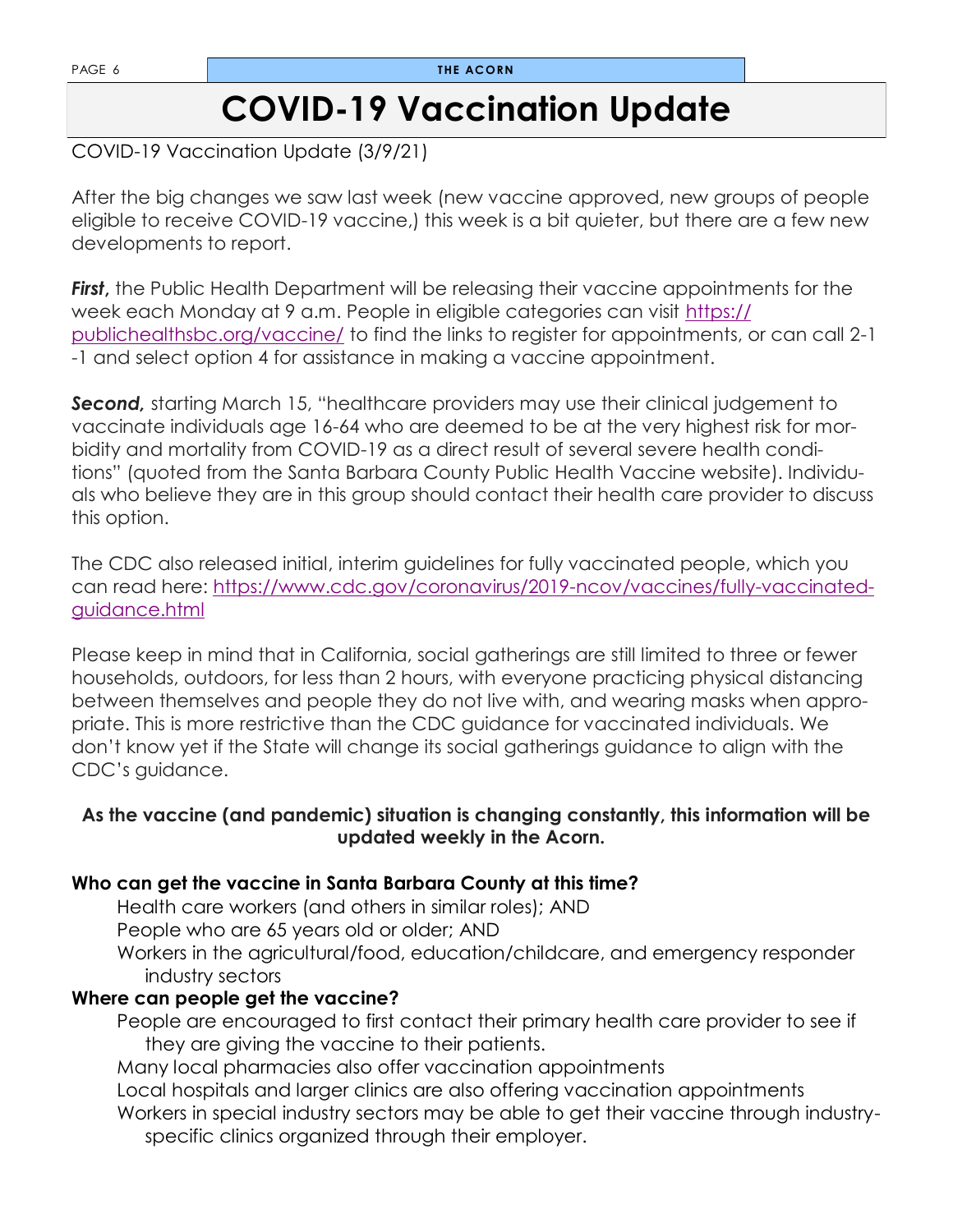### **COVID-19 Vaccination Update**

#### **How can I make an appointment?**

Visit the Public Health Department's vaccine website [\(https://publichealthsbc.org/vaccine/\)](https://publichealthsbc.org/vaccine/) for links to scheduling sites for a wide range of vaccine providers, including area hospitals, special clinics, and pharma-

cies offering vaccination.

- If you are not able to go online or need additional assistance, you can call 2-1-1, select your language preference, then select option 4 to be transferred to an operator who can help you make an appointment.
- Cottage Hospital has a website with information on their vaccine clinic here: <https://www.cottagehealth.org/coronavirus-covid-19/>
- Lompoc Valley Medical Center is providing vaccinations to residents of the Lompoc Valley; more information can be found at: [https://lompocvmc.com/health](https://lompocvmc.com/health-wellness/diseases-conditions/coronavirus/vaccinations)[wellness/diseases-conditions/coronavirus/vaccinations](https://lompocvmc.com/health-wellness/diseases-conditions/coronavirus/vaccinations)
- Patients of Sansum Clinic should contact Sansum for more information about vaccine appointments: <https://covid19.sansumclinic.org/vaccine#info>
- Marian Regional Medical Center in Santa Maria is also offering vaccination appointments. More information can be found

here: [https://www.dignityhealth.org/central-](https://www.dignityhealth.org/central-coast/locations/marianregional/coronavirus)

[coast/locations/marianregional/coronavirus](https://www.dignityhealth.org/central-coast/locations/marianregional/coronavirus)

#### **After vaccination:**

Remember that you will still need to practice social distancing, wear a face cover, and take standard COVID-19 precautions after you are vaccinated and until the pandemic has subsided. While more and more people are eligible for and receiving vaccines, most people in our community have not been vaccinated and cannot yet get one. We can help keep them safe by continuing to follow COVID-19 precautions. Let's keep taking care of each other -- until we are all taken care of.

If you have specific questions, please contact Kendra Wise at [kendrawise@gmail.com.](mailto:kendrawise@gmail.com)

### **Update on the Live Oak website**

A team of Mary Ince, Kristin Otte, Hanna Princip, and Michael Wittman is reviewing the current website. Among discussions have been whether to keep the current site with revisions; or, create an entirely new one. Since the initial development, technology has advanced at lightning speed. All avenues are being considered. Stay tuned for updates.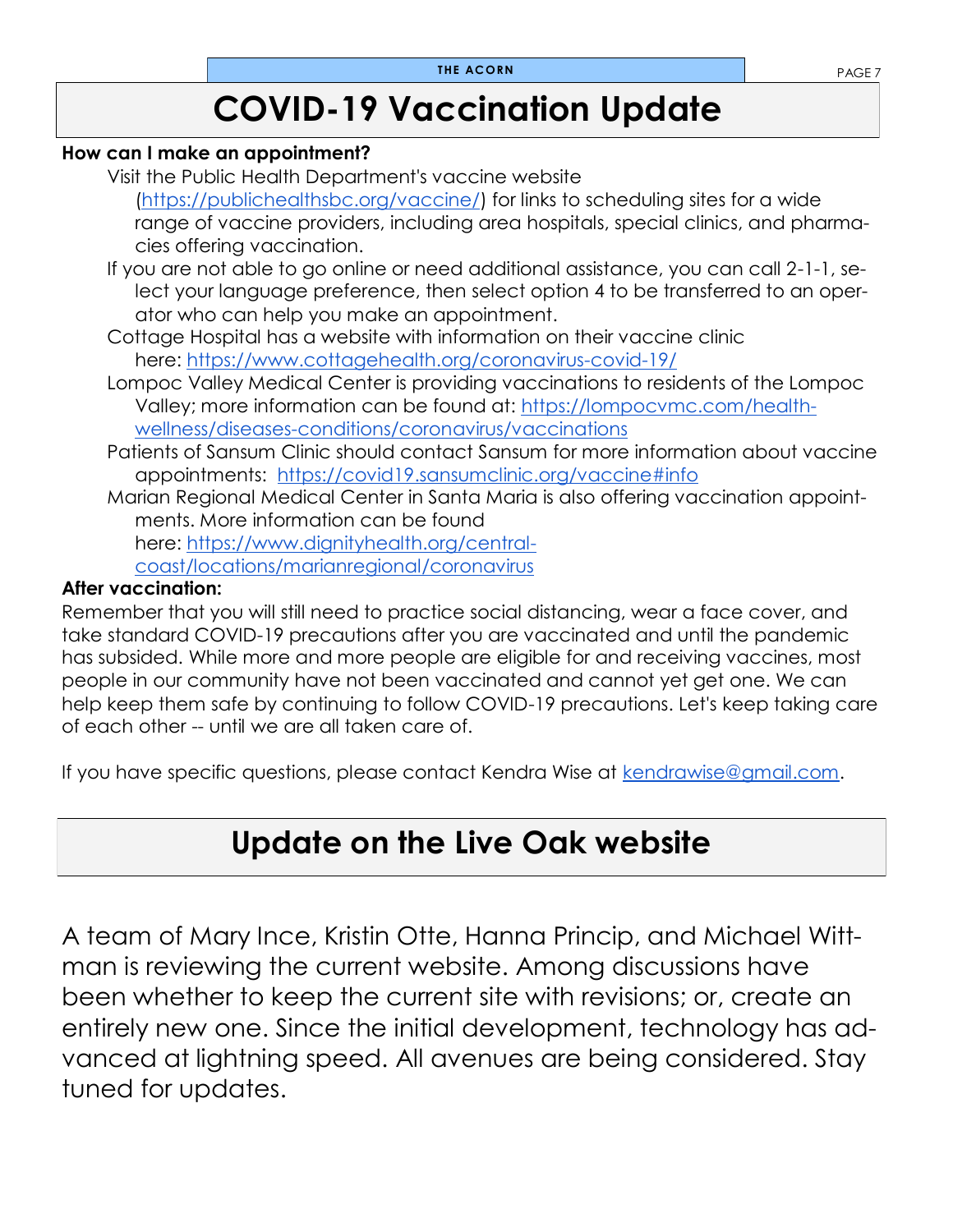### **Greetings From Your Fundraising Shepherds**

Friends, you haven't heard from us for a while, and so we'd like to share a few thoughts with you. First of all, as shepherds we worked at the early stages with Peter Haslund on the Live Oak Giving Campaign. This effort, under Peter's masterful guidance, was extremely successful thanks to the great generosity of so many of you. Together, we raised over \$28,000, which will go a long way toward shoring up Live Oak's pandemicimpacted budget. Thanks once again to all who contributed (and those who plan to)!

Due to the success of the Giving Campaign we are postponing, for now, our Live Oak auction. On the heels of this campaign, we didn't want to come back right away to ask folks to come up with creative auction offerings. During the pandemic, both the auction itself and the auction events would need to be held virtually, of course. You've already been quite generous, and it seemed we shouldn't push an online auction at this time. Also, if we can hold in-person auction events at a later date, that will be much more fun! That being said, we want to thank Teka Penteriche for her willingness to still head up a future auction, whether the event is virtual or in-person. Additionally, the shepherds have found two other Live Oak members who are willing to be co-chairs with Teka sometime after May when they are both available. Stay tuned later in the spring for updates as to if and when we might hold our special annual FUN-draiser.

Your fundraising shepherds still have some other ideas in the works that can be functional even when we are in a lockdown. Here are two that we've mentioned previously in The Acorn:

1. **Sell items** to Live Oak members by advertising in The Acorn. For example, Kristin Ingalls has shown and sold two beautiful handmade tapestries in this way and then donated the proceeds to Live Oak. Thank you, Kristin! And most recently, Priscilla Marchus and Glen Takaichi have generously donated their condo on Kauai for a week to a Live Oak family with the proceeds going to Live Oak. Thanks so much, Priscilla and Glen! Is there something that you feel would be of interest to offer in The Acorn? Or you can . . .

2. **Sell items** on outside sites such as Next Door, Facebook Marketplace, or Craigslist. This is the "no shlepping" rummage sale you saw advertised in The Acorn during the fall. **Bottom line**: these sorts of sales are easy and free to advertise, with the profits going to Live Oak. Of course, using outside sites allows for money to come not from other Live Oak

Please feel free to post a sale item (with a photo) in The Acorn. Or you can contact any of the Fundraising Shepherds if you would like to discuss items for sale or other creative fundraising ideas that you may have.

Thank you!

Your Shepherds– *Carter & Wendy Morgan, Kristin Ingalls, Paula Bagalio*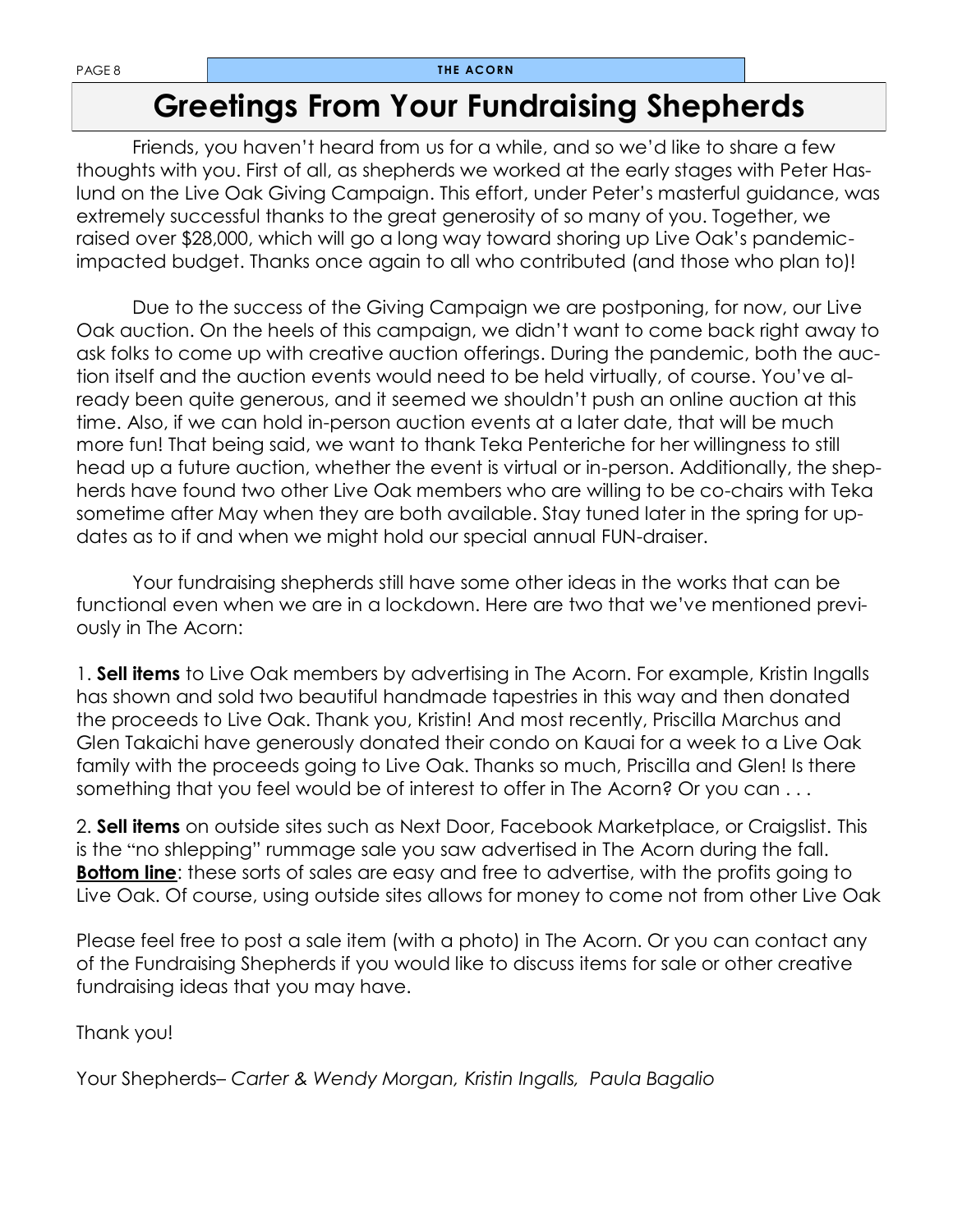### **SmileAmazon fundraises for Live Oak**

Since FUNDRAISING is such an issue right now because of this pandemic, and Amazon has been such an easy way to shop and stay completely safe, it's a good time to consider signing up for Smile.Amazon. It is a free service through Amazon.com that donates a percentage of your purchases to your favorite charity (an organization like say….LIVE OAK).

I signed up about three years ago after I found out and as of today, I have personally raised \$562.00 just from my Amazon purchases. All you have to do is sign up at smile. Amazon.com and designate Live Oak Unitarian Universalist Congregation as your chosen charity. And now you use smile. Amazon.com to order from, (it's 100% the same except a percentage of your purchase is a donation). It's been fun to watch my donation to Live Oak add up over the years and you can check it anytime you want. Easy peasy!! Thank you!! Steven

### **Spring Cleaning and Fixing Up Day**

The Facilities Team is coordinating a Project Day on Saturday March 20th between 9:30 and 3pm. There are lots of small projects that need to be taken care of all around the campus, such as moving a lock box, replacing a kitchen sink, moving items from the attic to the storage space in the basement. cleaning cobwebs, trimming bushes away from buildings to get ready for painters, etc, etc. etc. Some require a minimal level of skill, some just grunt labor. If you would like to help out, please let me know when you would like to come. To be respectful of Covid issues we are limiting the number of people at any one time. We would also be thrilled if a team wanted to feed us, snacks/lunch, (nothing fancy).

For anyone who can't come on the 20th or doesn't feel comfortable gathering, we will send out an "Adopt -a-Project" list of items we didn't get to. You can choose something you'd like to do at Live Oak and just go whenever you want. We hope we are getting ready for the time when we can again gather on our beloved campus. Thank you!! *Jeri Moulder* [jerimoulder@gmail.com](mailto:jerimoulder@gmail.com)

### **Help Create a Central Coast Public Bank**

Hal Hill and John Douglas are seeking your help in getting the Board of Supervisors to agree to establish the Central Coast Public Bank. Soon the board will be asked to pass a resolution to take the first step towards joining the other Central Coast counties in forming a public bank. You can help by letting Hal know you are willing to send an email or letter to the member of the Board of Supervisors, representing your district, supporting formation of the Central Coast Public Bank or recommending someone you think would be willing to do so. Hal will make it easy for you by sending a script to you that you can modify to fit your ideas and personality and contact information. Just contact him at [haroldhill770@hotmail.com](mailto:haroldhill770@hotmail.com) or (805) 680-7528. *-Hal Hill*